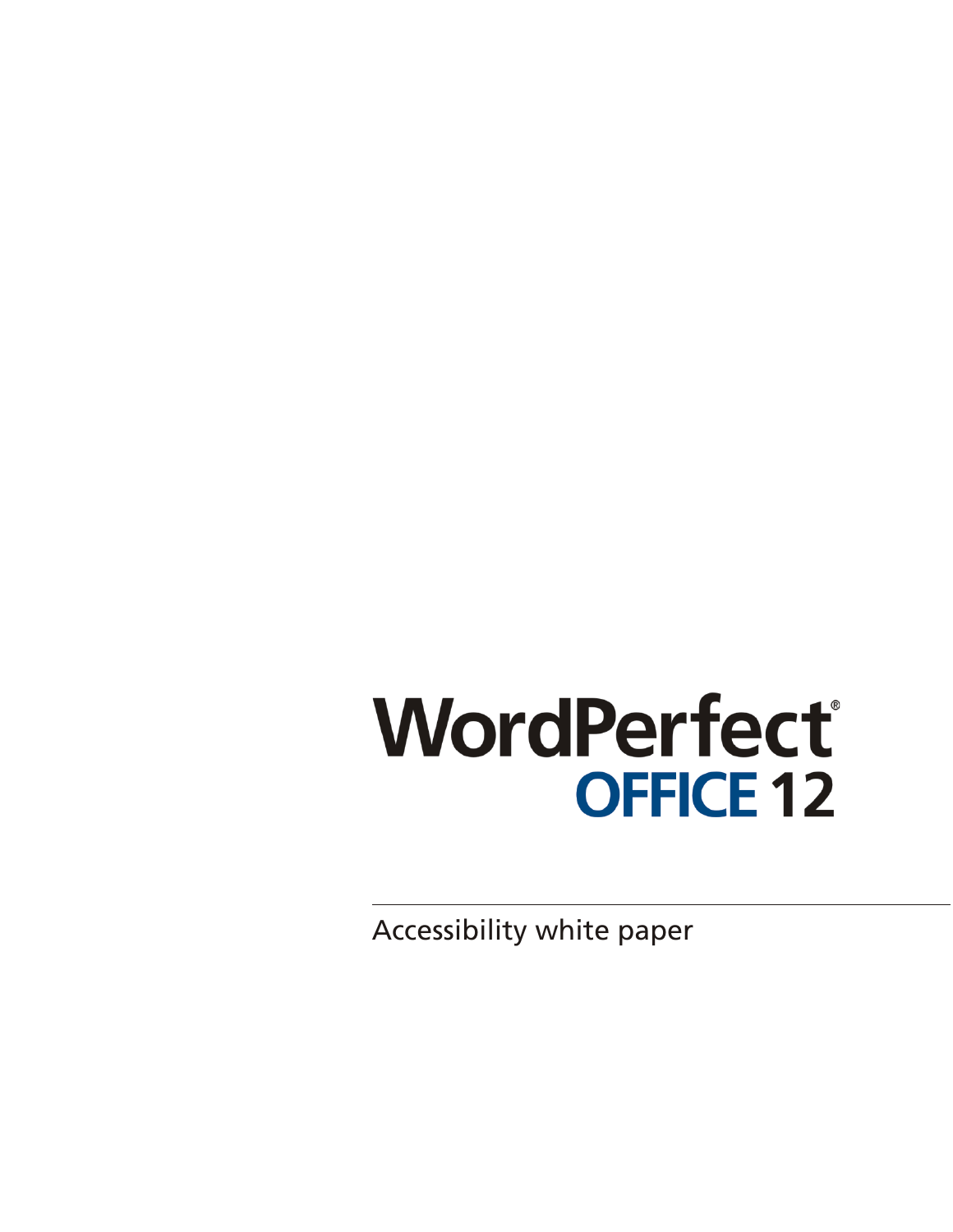Product specifications, pricing, packaging, technical support and information ("specifications") refer to the retail English version only. The specifications for all other versions (including other language versions) may vary.

INFORMATION IS PROVIDED BY COREL ON AN "AS IS" BASIS, WITHOUT ANY OTHER WARRANTIES OR CONDITIONS, EXPRESS OR IMPLIED, INCLUDING, BUT NOT LIMITED TO, WARRANTIES OF MERCHANTABLE QUALITY, SATISFACTORY QUALITY, MERCHANTABILITY OR FITNESS FOR A PARTICULAR PURPOSE, OR THOSE ARISING BY LAW, STATUTE, USAGE OF TRADE, COURSE OF DEALING OR OTHERWISE. THE ENTIRE RISK AS TO THE RESULTS OF THE INFORMATION PROVIDED OR ITS USE IS ASSUMED BY YOU. COREL SHALL HAVE NO LIABILITY TO YOU OR ANY OTHER PERSON OR ENTITY FOR ANY INDIRECT, INCIDENTAL, SPECIAL, OR CONSEQUENTIAL DAMAGES WHATSOEVER, INCLUDING, BUT NOT LIMITED TO, LOSS OF REVENUE OR PROFIT, LOST OR DAMAGED DATA OR OTHER COMMERCIAL OR ECONOMIC LOSS, EVEN IF COREL HAS BEEN ADVISED OF THE POSSIBILITY OF SUCH DAMAGES, OR THEY ARE FORESEEABLE. COREL IS ALSO NOT LIABLE FOR ANY CLAIMS MADE BY ANY THIRD PARTY. COREL'S MAXIMUM AGGREGATE LIABILITY TO YOU SHALL NOT EXCEED THE COSTS PAID BY YOU TO PURCHASE THE MATERIALS. SOME STATES/COUNTRIES DO NOT ALLOW EXCLUSIONS OR LIMITATIONS OF LIABILITY FOR CONSEQUENTIAL OR INCIDENTAL DAMAGES, SO THE ABOVE LIMITATIONS MAY NOT APPLY TO YOU.

© 2004 Corel Corporation. All rights reserved.

Corel, the Corel logo, Corel Designer, CorelDRAW, Corel Painter, Corel PHOTO-PAINT, Corel R.A.V.E, CorelTUTOR, Grammar As-You-Go, PerfectExpert, PerfectScript, Presentations, Prompt As-You-Go, Quattro Pro, QuickWords, QuickCorrect, Scrapbook, Spell-As-You-Go, and WordPerfect are trademarks or registered trademarks of Corel Corporation and/or its subsidiaries in Canada, the U.S., and/or other countries. Dragon NaturallySpeaking is a registered trademark of ScanSoft, Inc. JAWS for Windows is a registered trademark of Freedom Scientific, Inc. Microsoft, IntelliMouse, Visual Basic, and Windows are trademarks or registered trademarks of Microsoft Corporation in the United States and/or other countries. Other product, font, and company names and logos may be trademarks or registered trademarks of their respective companies.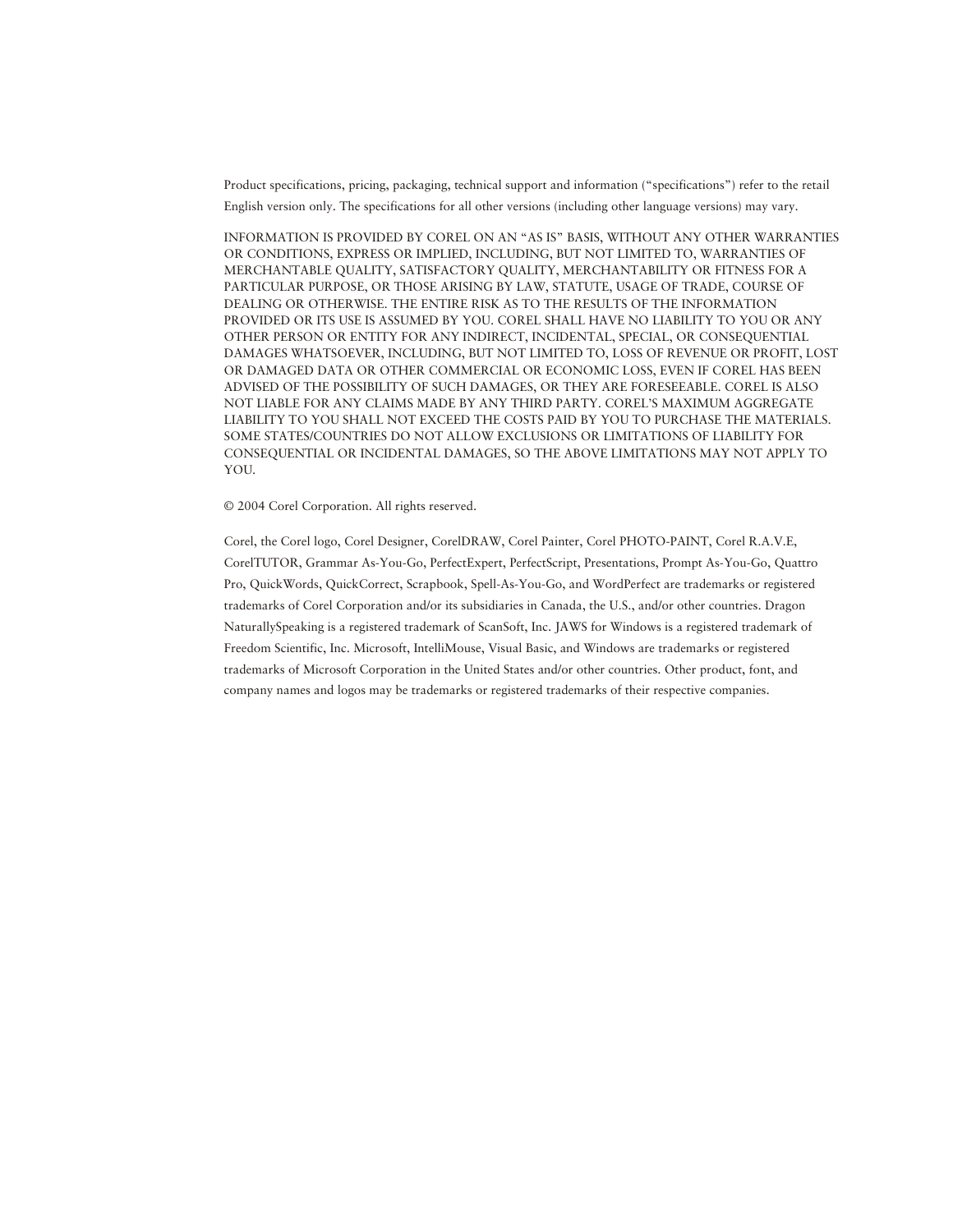# **Contents**

| WordPerfect Office 12 accessibility features 6    |  |
|---------------------------------------------------|--|
|                                                   |  |
| Customizing your interaction with applications. 6 |  |
|                                                   |  |
|                                                   |  |
|                                                   |  |
|                                                   |  |
|                                                   |  |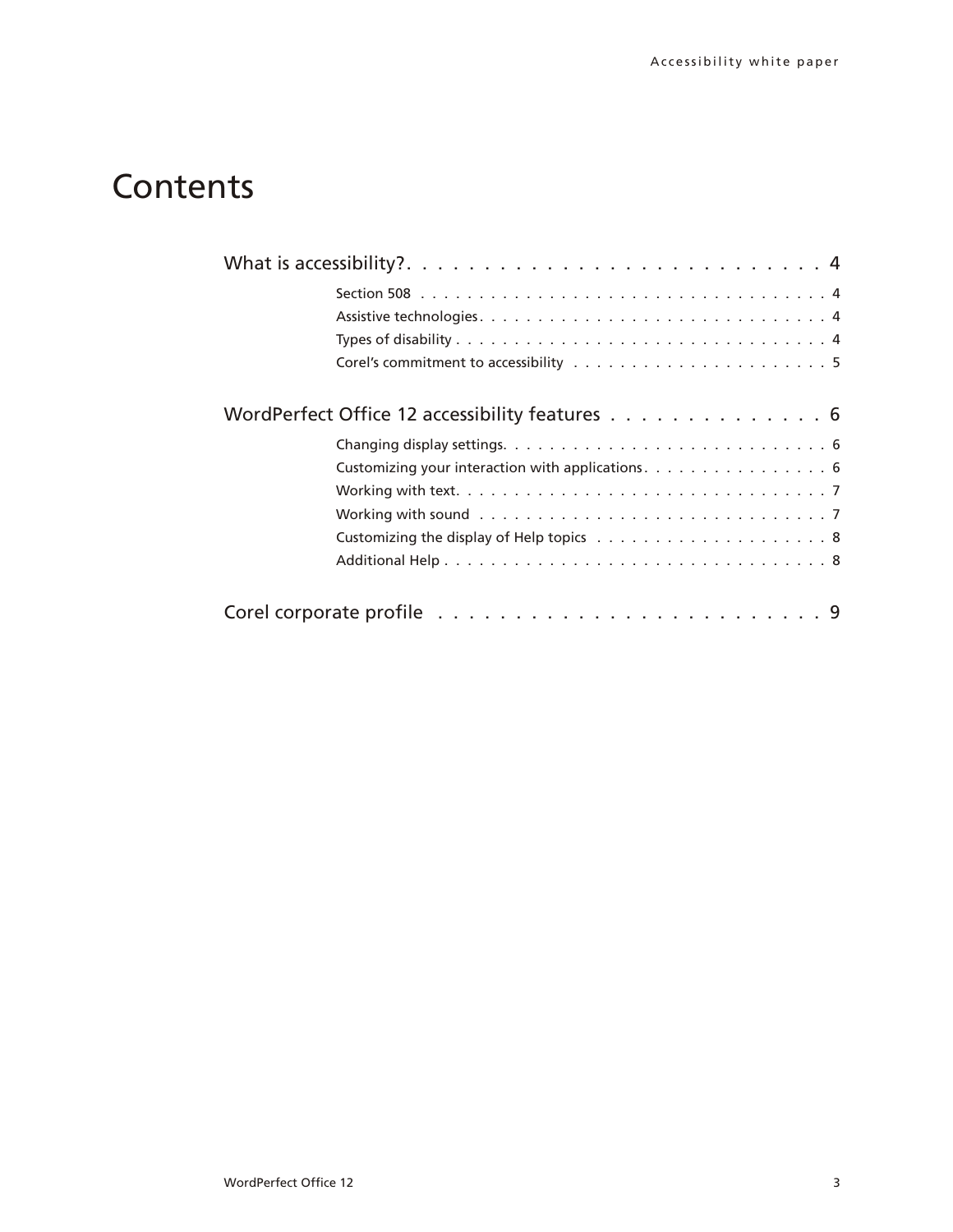## <span id="page-3-0"></span>What is accessibility?

Accessibility means that computer hardware and software is usable by everyone regardless of physical limitation or disability. Today, over 60 million North Americans live with some degree of disability. At Corel®, we strive to ensure that all individuals, including those with disabilities or special needs, find our products as easy to use as possible.

#### Section 508

Section 508 of the *United States Rehabilitation Act* provides guidelines that will eliminate barriers in information technology, to make available new opportunities for people with disabilities, and to encourage development of technologies that will help achieve these goals. The law applies to all Federal agencies when they develop, procure, maintain, or use electronic and information technology. Corel is committed to ensuring its products meet these accessibility guidelines.

#### Assistive technologies

To develop accessible software, it is important to understand how people with disabilities interact with their computers. Many will customize their computers to include additional hardware, such as Braille readers for the blind, and software, such as speech recognition technology for those with limited mobility. It is, therefore, critical that our software support these assistive technologies and that we understand how people will use those technologies with the software.

### Types of disability

In our ongoing efforts to comply with U.S. government accessibility standards, we focus on four types of disability, each with its own varying level of need.

**Visual**: Generally, variance in degree of visual impairment ranges from people who are blind, to people who suffer from low vision, to people who are color blind. A blind person would obviously not use a mouse or pointing device due to the hand-eye coordination required to effectively operate such a device. It is also likely that this person would not have a monitor and, instead, would use a screen reader. People with low vision may also use a screen magnifier to enlarge text.

**Hearing**: Hearing impairments make it difficult, or impossible, for individuals to heed various levels of audible cues, such as warning alerts or special audible indicators. People dealing with hearing impairments require visual representations of auditory information provided by computer applications and operating systems. Therefore, it is imperative that audio information is also provided in a visual format.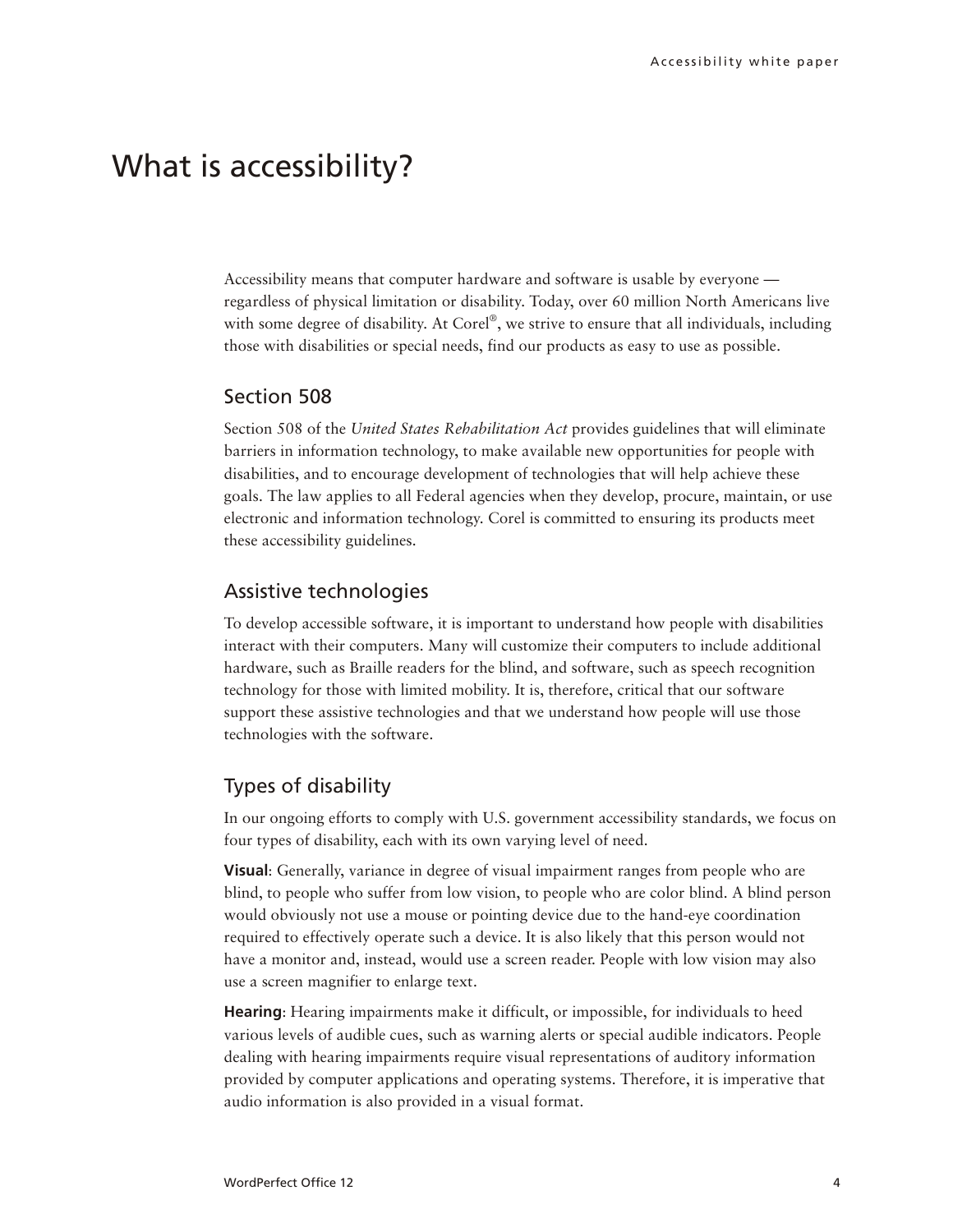<span id="page-4-0"></span>**Mobility**: Mobility or dexterity impairments often limit a person's movement or fine motor skills. This can affect their ability to type or, to use a mouse or pointing device. People suffering from mobility impairments may use alternate input devices for interacting with their computer, such as voice dictation software.

**Cognitive**: Cognitive or learning impairments can take many forms, including perceptual differences, and language or learning disabilities. People dealing with cognitive or learning disabilities may benefit from information that is presented in multiple formats simultaneously.

### Our commitment to accessibility

Corel is a proud developer of accessible software that promotes quality of life, employability, and independence for people coping with disabilities. We are striving to enhance our products to ensure that all people can work easily and efficiently with our products. It is our goal to ensure that:

- keyboard equivalents are available for all mouse actions
- screen objects are clearly labeled
- keyboard focus is clearly indicated and exposed for use with screen reader software
- a logical order exists for all Tab elements
- documentation prominently identifies keystroke procedures for online functions
- software supports visual contrast
- text sizes and colors can be changed by users for maximum readability
- software adheres to Windows® operating system standards for accessibility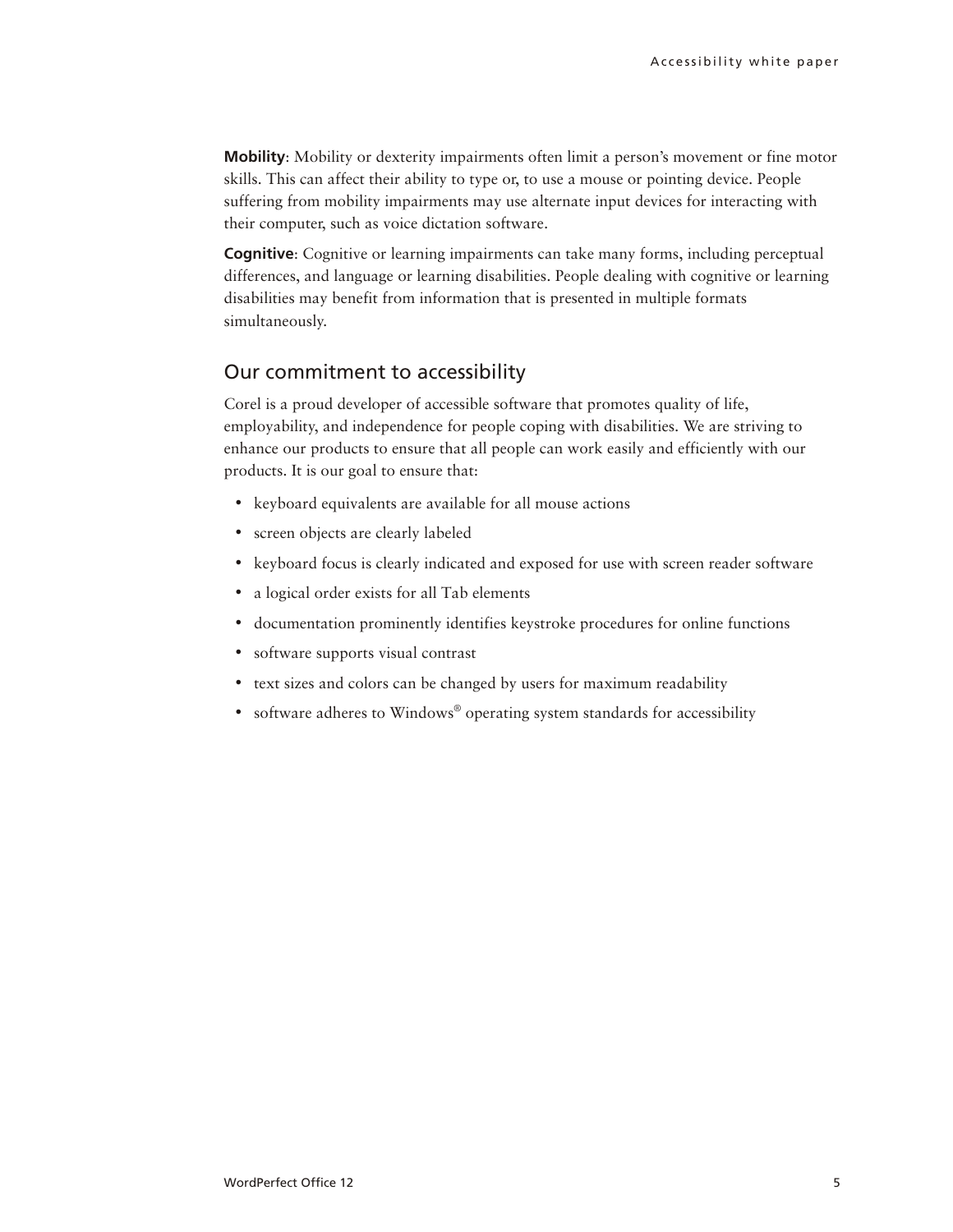## <span id="page-5-0"></span>WordPerfect® Office 12 accessibility features

WordPerfect® Office 12 includes many accessibility features developed to ensure application ease-of-use, to provide multiple methods of accomplishing tasks, and to provide flexibility for workspace customization.

## Changing display settings

To facilitate readability, WordPerfect Office 12 lets you change application display settings in several ways. In Quattro Pro® and Presentations™, a Zoom Level dialog box provides easy access to these settings. In WordPerfect, before you can enlarge or reduce the page display, the document must be in either Draft or Page view. For convenience, you can access Zoom Level commands from the property bar, by using the PerfectExpert™ , or by using keyboard shortcuts.

#### Customizing your interaction with applications

WordPerfect Office 12 gives you the ability to customize practically every aspect of the application. From keyboards, keystrokes, and keyboard shortcuts to toolbars, commands, and menus, you can customize WordPerfect to work in the manner in which you are most comfortable.

**Default keyboard shortcuts**: You can use default shortcut keys for File, Edit, View, Insert, Format, Table, Tools, and Help menu commands. You can also use default shortcut keys for the property bar, navigation, and other commands. In addition, you can use Common User Access (CUA) or DOS keystrokes to move around in WordPerfect, or to select text. The CUA guidelines define user interface standards for personal computer operating systems and programs.

**Custom keyboards**: You can create and edit a custom keyboard by assigning features, keystrokes, applications, and macros to keys on the keyboard. You can also execute many WordPerfect operations using keyboard shortcut commands.

**Custom toolbars**: WordPerfect Office 12 lets you choose which toolbars display on your screen. You can choose between floating or docked toolbars. In addition, you can create custom toolbars to provide quick access to the features, keystrokes, commands, and macros you use most. Simply drag any button to place it on a toolbar. You can even add your own macros to a button.

**Custom menus**: In WordPerfect Office 12, you can choose the menu you want to use. You can display shortcut keys on menus to make accessing menu commands easier. You can also create custom menus that contain the commands and features you use most often.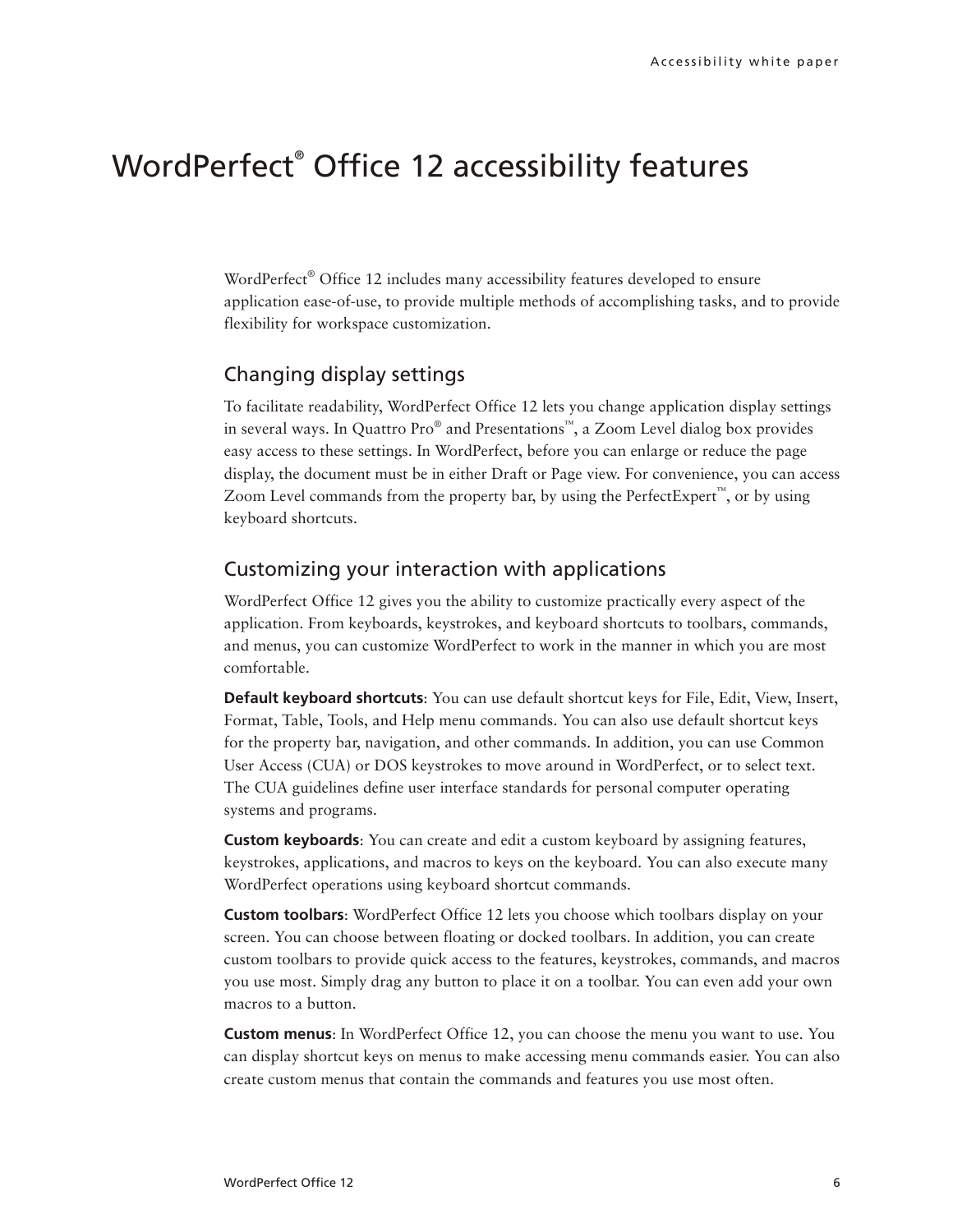<span id="page-6-0"></span>**Support for Microsoft<sup>®</sup> IntelliMouse<sup>®</sup>:** WordPerfect Office 12 lets you use the Microsoft<sup>®</sup> IntelliMouse® . This allows you to use enhanced zoom and scrolling features. The zoom control of the IntelliMouse wheel lets you change the magnification of a document by zooming in or out. You can also change the IntelliMouse settings at any time, for example, to adjust the scroll settings.

**Automate repetitive tasks**: WordPerfect Office 12 supports two scripting languages that let you automate repetitive tasks or simplify complex ones. You can also create dialog boxes to customize application functionality to better suit their needs. PerfectScript™ and Microsoft® Visual Basic® for Applications give developers and integrators the freedom to work with the language that best suits them.

#### Working with text

WordPerfect Office 12 includes many features that help you enter text efficiently.

QuickWords<sup>™</sup>: QuickWords<sup>™</sup> are customizable abbreviations of words or strings of text that automatically expand for insertion into a document. For example, you can choose cc to represent "Corel Corporation." When you type cc or CC, "Corel Corporation" appears in the document. You can also add a graphic to the QuickWords list.

QuickCorrect<sup>™</sup>: You can enable QuickCorrect<sup>™</sup> to automatically correct common typing mistakes. QuickCorrect provides a list of commonly misspelled words and their correct spellings. For example, QuickCorrect can automatically replace "and" with "and." You can also add words to the QuickCorrect list, including pairs of words. For example, you can replace "by the" with "by the."

**SmartQuotes:** You can use SmartQuotes to change the appearance of double, single, and straight quotes in a document. WordPerfect lets you choose between single or double quotes, and you can also choose straight quotation marks for use after numbers.

**Spell-As-You-Go**™ : This feature automatically checks the spelling in a document and underline misspelled words in red.

**Grammar As-You-Go**™ : This feature automatically checks the grammar in a document and underlines grammatical errors in blue.

**Prompt As-You-Go**<sup>™</sup>: The Prompt As-You-Go<sup>™</sup> list box displays suggestions for misspelled words, grammatical errors, and synonyms as you type. Prompt As-You-Go uses a color coding system of red for misspelled words, blue for grammatical errors, and black to present synonyms. If the box is blank, there are no suggestions for the word.

### Working with sound

WordPerfect Office 12 lets you include sound effects, music, and voice recordings in your documents.

**Speech recognition**: WordPerfect Office 12 supports Dragon NaturallySpeaking® , a speech recognition application that lets you dictate text, apply formatting, and execute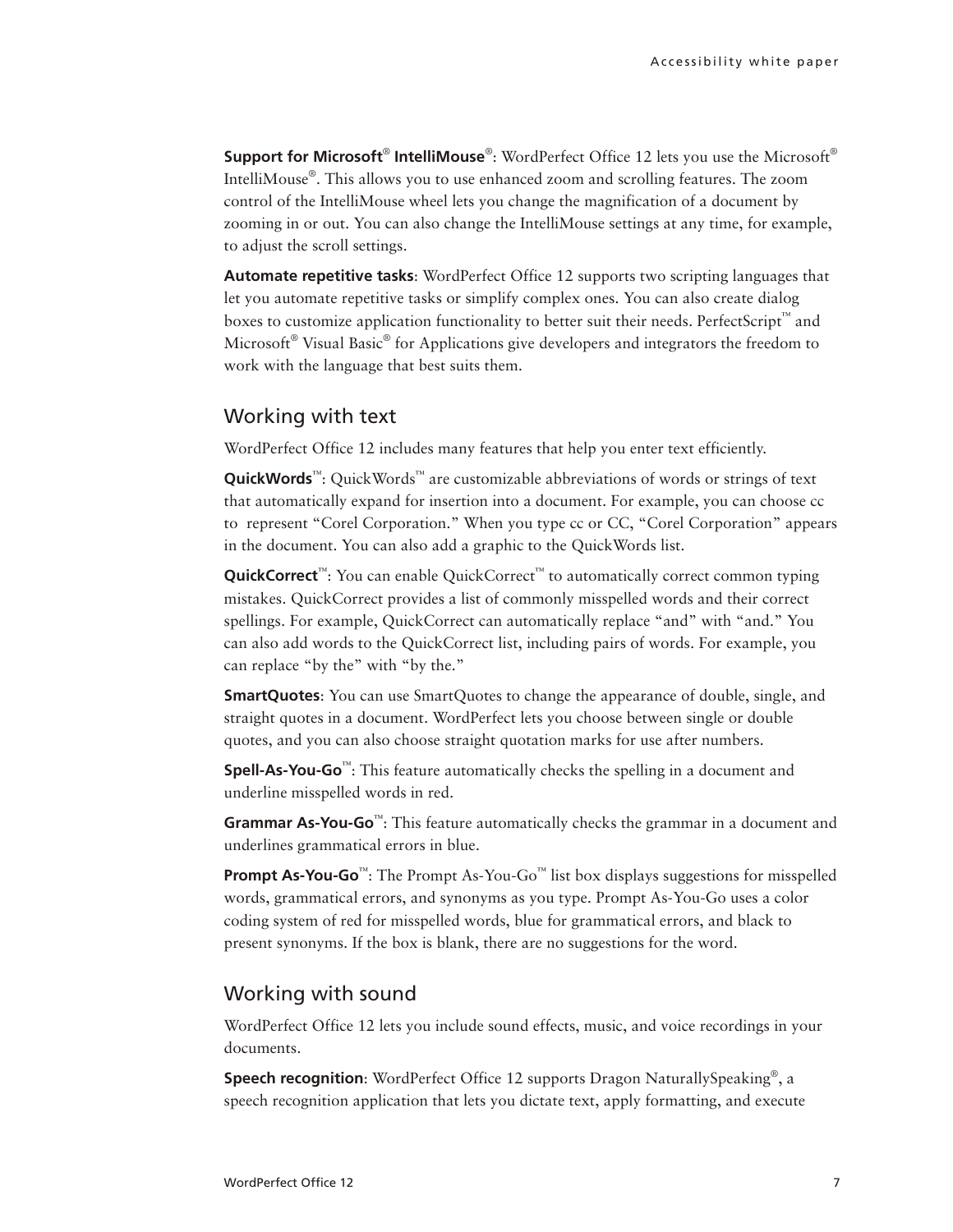<span id="page-7-0"></span>commands by speaking to your computer. WordPerfect also supports screen readers, such as JAWS® for Windows, that provide text-to-speech capability.

**Add sound to slide shows**: Presentations 12 includes support for sound that lets you add entire CD tracks, or certain sections of a CD track, to your slide shows. Presentations 12 support both the Wave (WAV) and Midi (MID) sound file formats. You can adjust the properties, such as volume, of any sound file.

**Add sound to WordPerfect**® **documents**: You can link or embed a sound clip in a WordPerfect document. With a properly installed sound card, you can play or record a sound clip to use in a document. If you want to type the speech recorded in a sound clip, you can transcribe the sound clip using WordPerfect. You can add digital WAV and MIDI (MID and RMI) sound files to WordPerfect documents.

**Preview sound files with Scrapbook**™: Scrapbook™ is a graphics utility that lets you search for and insert clipart, photo, sound, and movie files into your WordPerfect, Presentations, or Quattro Pro documents.

**Setting sound notifications:** WordPerfect Office 12 can prompt you if a word needs hyphenation, or when an error is detected in a document.

### Customizing the display of Help topics

WordPerfect lets you optimize many on-screen display features, including the online Help. You can change the font size of the text that displays in a Help window and change the color of hyperlinks. You can also apply the system colors so that the background color and text in the Help window match the system colors.

### Additional Help

These are some additional ways in which WordPerfect Office 12 provides assistance.

**Fully searchable Help**: You can quickly retrieve information about features and procedures through the online Help. Since it displays in a separate window, you can keep the Help visible or minimized while using the application. You can browse the online Help using the table of contents, index, or full-text search option. For quick reference, you can also print individual Help topics.

**Printed documentation**: WordPerfect Office 12 Standard includes a printed user guide that explains the application's features, provides conceptual information, and includes step-by-step instructions and usage tips.

**PDF user guide**: The user guide is also available in PDF.

**ASCII text version of online Help**: The ASCII text version of the online Help makes it easy for assistive technologies, such as text-to-speech readers, to interpret the information.

**Step-by-step tutorials:** CorelTUTOR<sup>™</sup> provides an introduction to the tools and features of WordPerfect Office 12.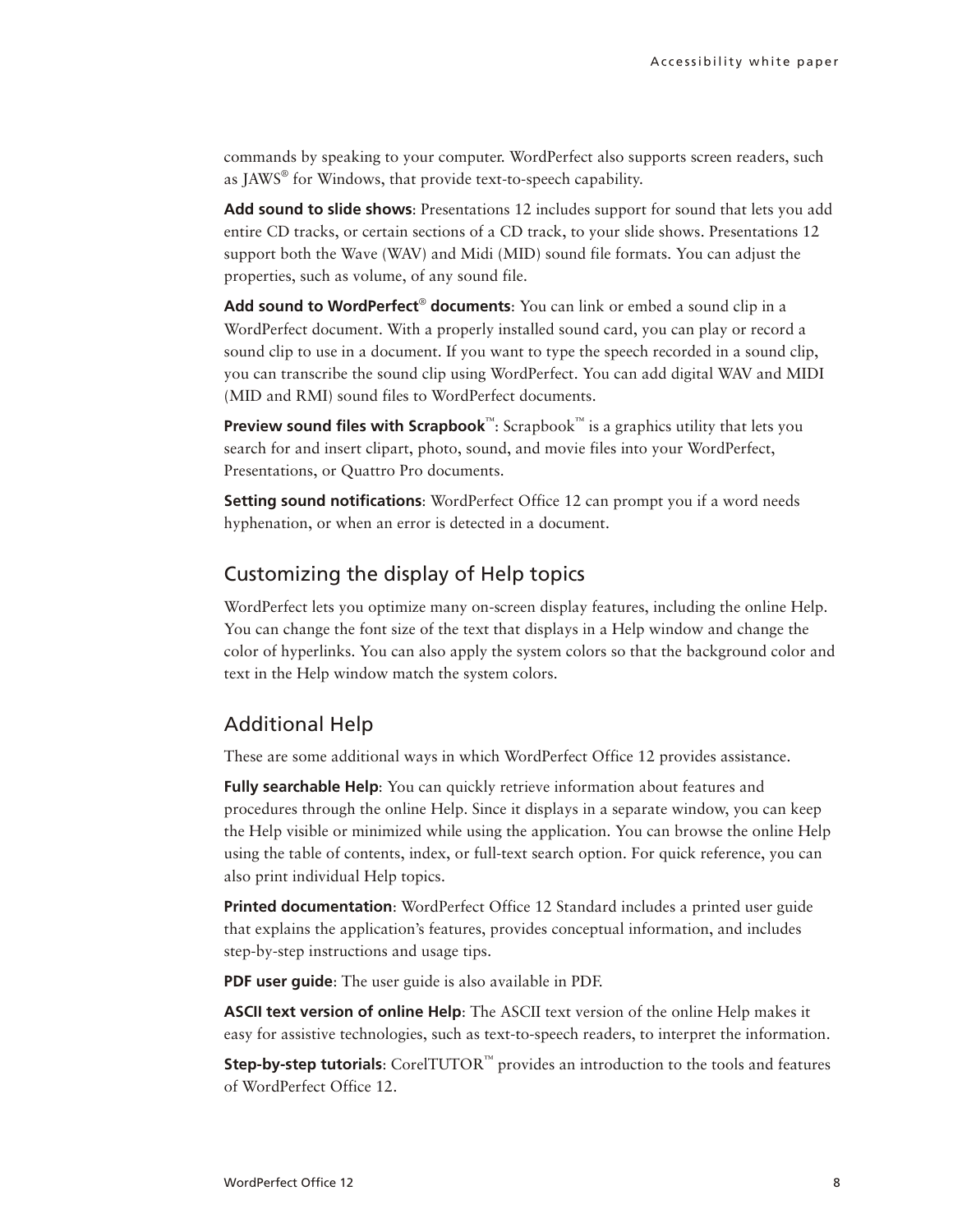## <span id="page-8-0"></span>Corel corporate profile

With the introduction of CorelDRAW® in 1989, Corel helped to define computer-generated graphics. Since that time, the company has built a global reputation for excellence in software innovation and design, earning it the trust and loyalty of millions of users worldwide. With CorelDRAW Graphics Suite and WordPerfect® Office, Corel continues to provide customers with two of the world's most recognized software titles.

Understanding that visual images power the communication of ideas, professional designers, students and business users alike turn to CorelDRAW Graphics Suite to accelerate their productivity and amplify the impact of their work. The premiere graphics suite for Windows® , it delivers unrivaled value with three award-winning applications in one box: CorelDRAW for vector illustration and page layout; Corel PHOTO-PAINT® for professional digital imaging; and Corel R.A.V.E.™ for motion graphics creation.

Corel's award-winning line of graphics products also includes Corel Painter™ , the digital sketching and painting tool of choice for fine artists, photographers, commercial designers and story-board artists, Corel® KnockOut, the Corel® KPT Collection and Corel® DESIGNER™ , a set of precision tools for creating detailed technical drawings.

WordPerfect Office is Corel's office productivity suite. The company supports a high number of users worldwide who depend on the unique capabilities of WordPerfect Office—a feature-rich, value-priced suite that combines word processing, spreadsheet, presentation and address book applications. Widely deployed across government departments, legal firms and small-to medium-sized businesses, WordPerfect Office is compatible with popular file formats such as Microsoft® Office, PDF, HTML and XML making it easy for users to share information with their colleagues and clients.

Every day, millions of users depend on Corel software to capture and communicate their ideas. Although these individuals may have different priorities, they share a need for powerful, dependable software that enables them to easily capture and share their ideas with others. Corel is dedicated to addressing these needs with exceptional software that is responsive, efficient and enjoyable to use.

With its headquarters in Ottawa, Canada, and regional offices in the United States, Europe and Australia, Corel works with an established network of International partners to serve its customers around the globe.